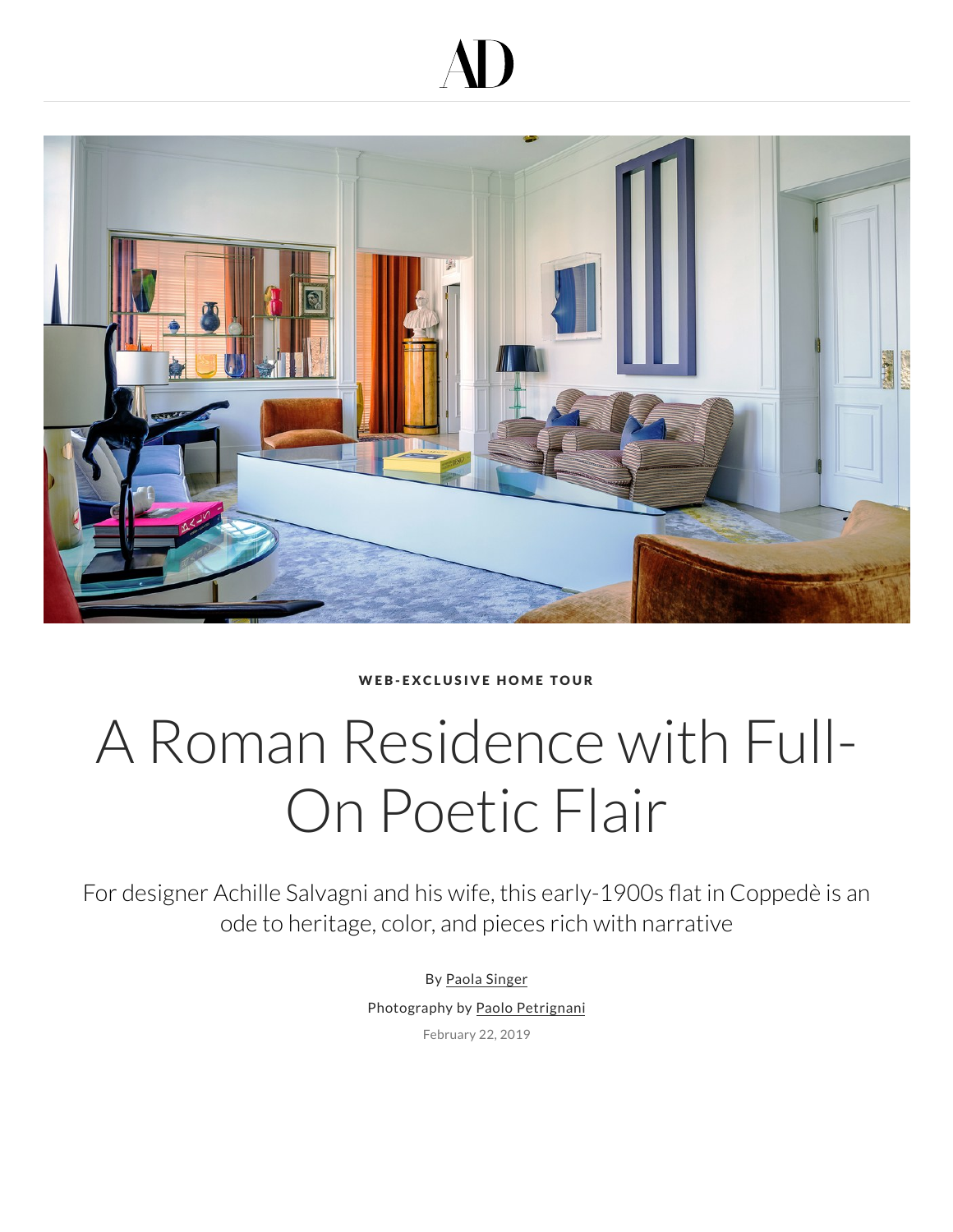Achille Salvagni's apartment in Rome, a 3,600-square-foot property in the Coppedè neighborhood, is a bit like the city itself: richly layered and full of contradictions, with sharp angles set against flowing curves, and Pop Art paired with centuries-old furnishings. And just like Rome, it flaunts an unapologetic sensuality. "I love to emphasize the poetry of different eras, to mix different periods, all under the big dome of beauty," says Salvagni, an Italian architect and furniture designer known for creating sculptural pieces that are rooted in history. "If you deal with beauty you never make mistakes."

His distinct approach to design can be seen in every corner of the home he shares with his wife and two children, starting with the main hallway, where a set of 17th-century Venetian armchairs flank a modern oak credenza with concave aluminum doors, which Salvagni designed to evoke a warrior's shield. The silk rug beneath it, also designed by Salvagni, shows a map of San Felice Circeo, a coastal town in the Lazio region where he spent his childhood summers. Above the credenza are two 18th-century Parisian prints lit by bronze fixtures culled from an old Roman library. "I love the idea of being surrounded by pieces that have a narrative behind them," he says. "Everything here has a reference—it could be a gift from someone special, a rare antique, or something that reflects a period of my life."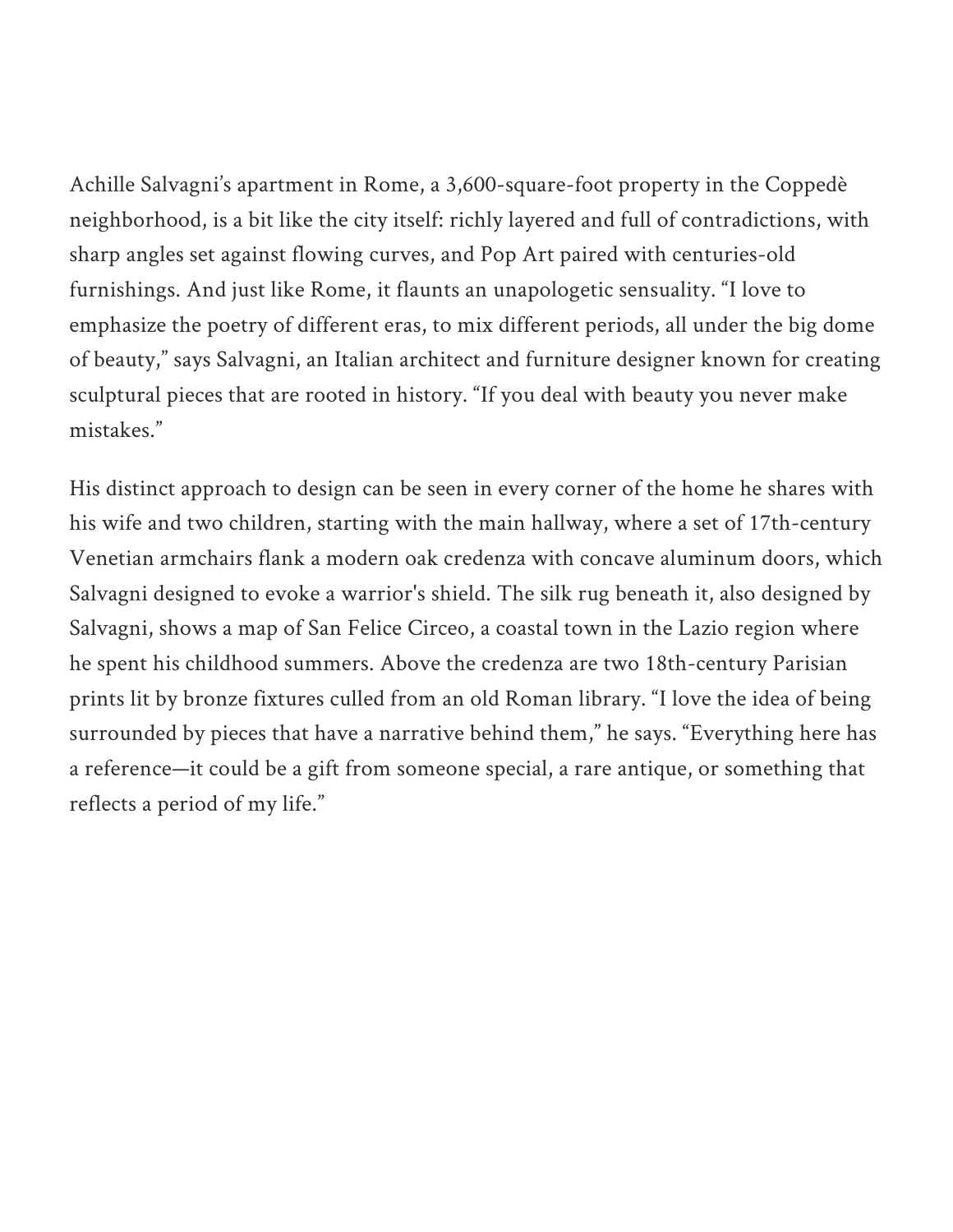

One of the highlights of the apartment are its views of the grand Villa Albani, built in the mid-1700s to house Cardinal Alessandro Albani's collection of antiquities and ancient Roman sculptures. "Some of the most incredible treasures from all over the world are in this villa, including the only piece of the Parthenon outside of Athens and the British Museum," says Salvagni. "Knowing that it's there, so close, makes me feel a little bit special." Salvagni and his wife like to relax in this cozy parlor connected to the living room, featuring a side table and lamp from his own collection.

The apartment itself, inherited by Salvagni's wife, has quite the narrative. It's in a building designed in 1905 by architect Marcello Piacentini, whose most prominent works were commissioned by Mussolini's Fascist government in the 1920s and '30s. Although Salvagni completed top-to-bottom renovations before moving in, he was careful to preserve the style of the space. "As an Italian raised in Rome, I'm obsessed [with heritage," he says. "I never wanted to destroy the early-1900s flair of the project,](http://video.architecturaldigest.com/watch/tennis-taffy-and-toparies-at-tory-burch-s-hampton-s-home) and luckily most people don't even notice that it has been dramatically changed."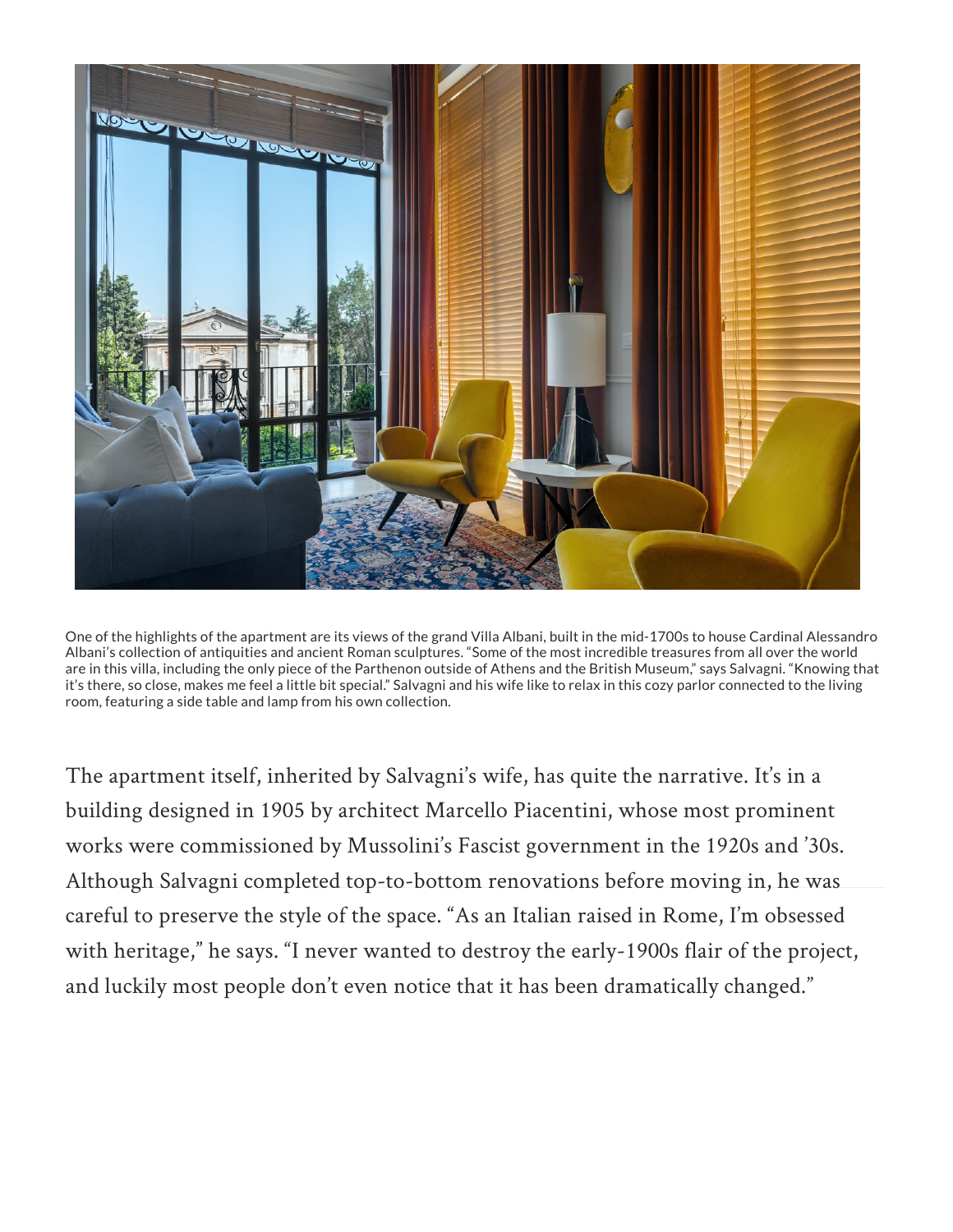One crucial alteration to the layout [of the residence](https://www.architecturaldigest.com/) was to make the living room [much](https://www.architecturaldigest.com/search) larger. Is it here that Salvagni unleashed his color fantasies, creating a vibrant yet delicate palette inspired by the paintings of Bronzino, Giotto, and Piero della Francesca. Many of the hues used by these great masters—pale pinks, rusty oranges, pastel blues, and bright yellows—are seen in the room's fabrics, such as the orange velvet that covers a set of curved lounge chairs, and in the artworks on display, including a light-blue painting by contemporary artist Ettore Spalletti. "Colors are part of life; it's very rare to find black-and-white options in nature," quips Salvagni. "I think of color as the invisible thread that goes through the space; all the pieces are different, but together they play a symphonic sound." Indeed, Salvagni's eye for harmony is as fine-tuned as a composer's ear.